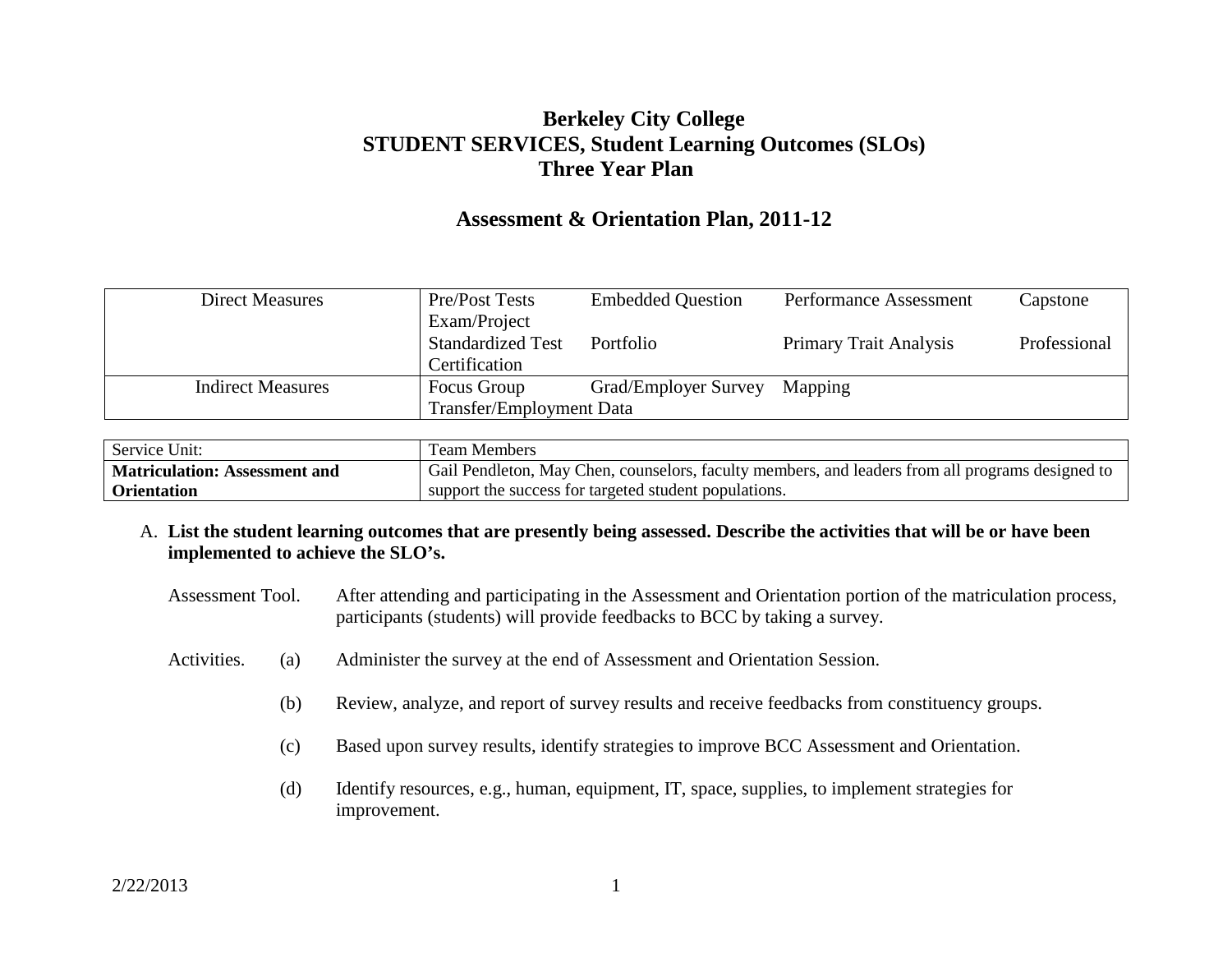(f) SLOs will be integrated into Unit Plan and Program Plan. Assessment results will be based upon when developing new plans.

## B. **What additional student learning outcomes should be considered to demonstrate what your student should know and/or be able to do as a consequence of the service provided by your unit?**

Additional student learning outcomes may be identified and considered after the first year SLOs cycle.

### C. **Future goals and methods of assessment of the program, including student learning outcomes.**

Work on streamlining and moving more toward web based student interaction for the assessment and orientation portion of the matriculation process, as well as work continually with the IT department to improve the information access for students and staff in order to provide better accommodations for students who are not able to physically come to the college.

| should be stated using a measurable verb (Bloom's<br>plans.<br>Taxonomy) with enough detail to clarify the service<br>requirements. (3) The outcome should describe the<br>context for display of the newly learned skill or<br>behavior. |                                                                                                                                                                                                                                                               |                                                                                                                                                                                                         | discussion take place? (3) What changes will<br>be made to the outcome statement(s), the<br>assessment tool or service plans?                                                                                    |
|-------------------------------------------------------------------------------------------------------------------------------------------------------------------------------------------------------------------------------------------|---------------------------------------------------------------------------------------------------------------------------------------------------------------------------------------------------------------------------------------------------------------|---------------------------------------------------------------------------------------------------------------------------------------------------------------------------------------------------------|------------------------------------------------------------------------------------------------------------------------------------------------------------------------------------------------------------------|
| <b>Information Competency</b><br>Incoming Freshman will                                                                                                                                                                                   | $(1)$ <b>Outcomes:</b> Three $(3)$ out of the<br>seven BCC's Core Values:<br>information competency,<br>communication, and self awareness                                                                                                                     | (1) Gail Pendleton will be the<br>main writer of the draft report,<br>based upon feedbacks from all<br>constituency groups, May                                                                         | (1) Principal dialogue will be<br>conducted among Gail<br>Pendleton, May Chen,<br>counselors, faculty members, and                                                                                               |
| Understand more about<br>program and services<br>available at BCC                                                                                                                                                                         | will be assessed. See Survey below.<br>(2) <b>Participants:</b> A randomly                                                                                                                                                                                    | Chen will review and finalize<br>the report.                                                                                                                                                            | leaders from all programs<br>designed to support the success<br>for targeted student populations.                                                                                                                |
| Consider using some<br>programs and services, e.g.,<br>DSPS, EOPS, PACE, library,<br>to help students meeting their<br>educational goals                                                                                                  | selected sample of new incoming<br>students who participate in<br>Assessment & Orientation will be<br>given the survey: $11/1 - 3/11$ , $12/6$ -<br>$8/11$ , $1/9 - 11/12$ .<br>(3) <b>Assessment method:</b> Survey to<br>be administered to a random sample | (2) The first study will be<br>conducted during the<br>Summer/Fall 2011 semester,<br>and prior to the beginning of<br>each semester term, thereafter<br>in a 3 year cycle.<br>3. The results are to be. | Report will also be presented<br>to, and feedbacks received<br>from Department Chairs, BCC<br>Academic Senate, Leadership,<br>Roundtable and other major<br>constituency groups.<br>(2) The discussion of survey |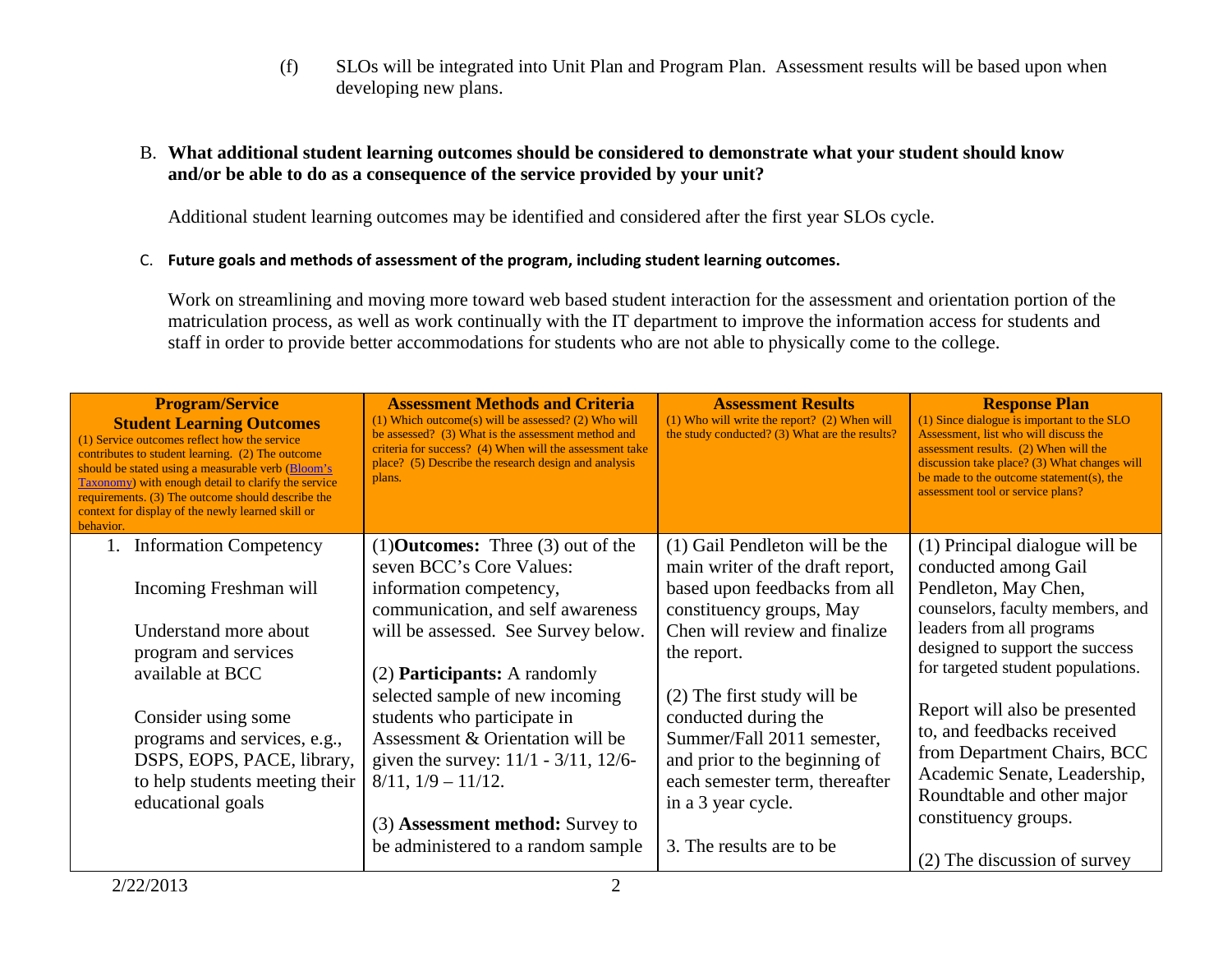| <b>Program/Service</b><br><b>Student Learning Outcomes</b><br>(1) Service outcomes reflect how the service<br>contributes to student learning. (2) The outcome<br>should be stated using a measurable verb (Bloom's<br>Taxonomy) with enough detail to clarify the service<br>requirements. (3) The outcome should describe the<br>context for display of the newly learned skill or<br>behavior. | <b>Assessment Methods and Criteria</b><br>$(1)$ Which outcome(s) will be assessed? (2) Who will<br>be assessed? (3) What is the assessment method and<br>criteria for success? (4) When will the assessment take<br>place? (5) Describe the research design and analysis<br>plans.                                                                                                                                                                                                                                                                                                                                                                                                                                                                                                                                                                                                                                                                                   | <b>Assessment Results</b><br>$(1)$ Who will write the report? $(2)$ When will<br>the study conducted? (3) What are the results? | <b>Response Plan</b><br>(1) Since dialogue is important to the SLO<br>Assessment, list who will discuss the<br>assessment results. (2) When will the<br>discussion take place? (3) What changes will<br>be made to the outcome statement(s), the<br>assessment tool or service plans?            |
|---------------------------------------------------------------------------------------------------------------------------------------------------------------------------------------------------------------------------------------------------------------------------------------------------------------------------------------------------------------------------------------------------|----------------------------------------------------------------------------------------------------------------------------------------------------------------------------------------------------------------------------------------------------------------------------------------------------------------------------------------------------------------------------------------------------------------------------------------------------------------------------------------------------------------------------------------------------------------------------------------------------------------------------------------------------------------------------------------------------------------------------------------------------------------------------------------------------------------------------------------------------------------------------------------------------------------------------------------------------------------------|---------------------------------------------------------------------------------------------------------------------------------|--------------------------------------------------------------------------------------------------------------------------------------------------------------------------------------------------------------------------------------------------------------------------------------------------|
|                                                                                                                                                                                                                                                                                                                                                                                                   | of Assessment and Orientation<br>participants. Morning, afternoon,<br>evening participants will be coded<br>differently for comparison purpose.<br><b>Criteria for success: Both</b><br>longitudinal and cross-sectional<br>comparisons will be applied.<br>Success will be measured and<br>compared among the three groups,<br>and semester-by-semester thereafter.<br>We anticipate survey results will<br>show higher average evaluation<br>numbers in the later semesters than<br>those in the beginning semester.<br>BCC intends to continuously<br>improve Assessment and Orientation<br>based upon SLO assessment<br>findings.<br>The first study will be completed by<br>the end of Fall 2011 and thereafter<br>in a 3 year cycle.<br>BCC will establish a benchmark<br>using results of the first study. The<br>Success measure may be:<br>Time of the session will not be<br>$\mathbf{1}$ .<br>a factor: There would be no<br>significant difference among | collected and analyzed from<br>the Survey.                                                                                      | findings will take place after a<br>draft report has been prepared<br>before the report is finalized.<br>(3) The assessment tool is the<br>survey shown below. Service<br>improved plan will be<br>developed through SLO<br>assessment improvement, Unit<br>Plan, and Program Plan<br>processes. |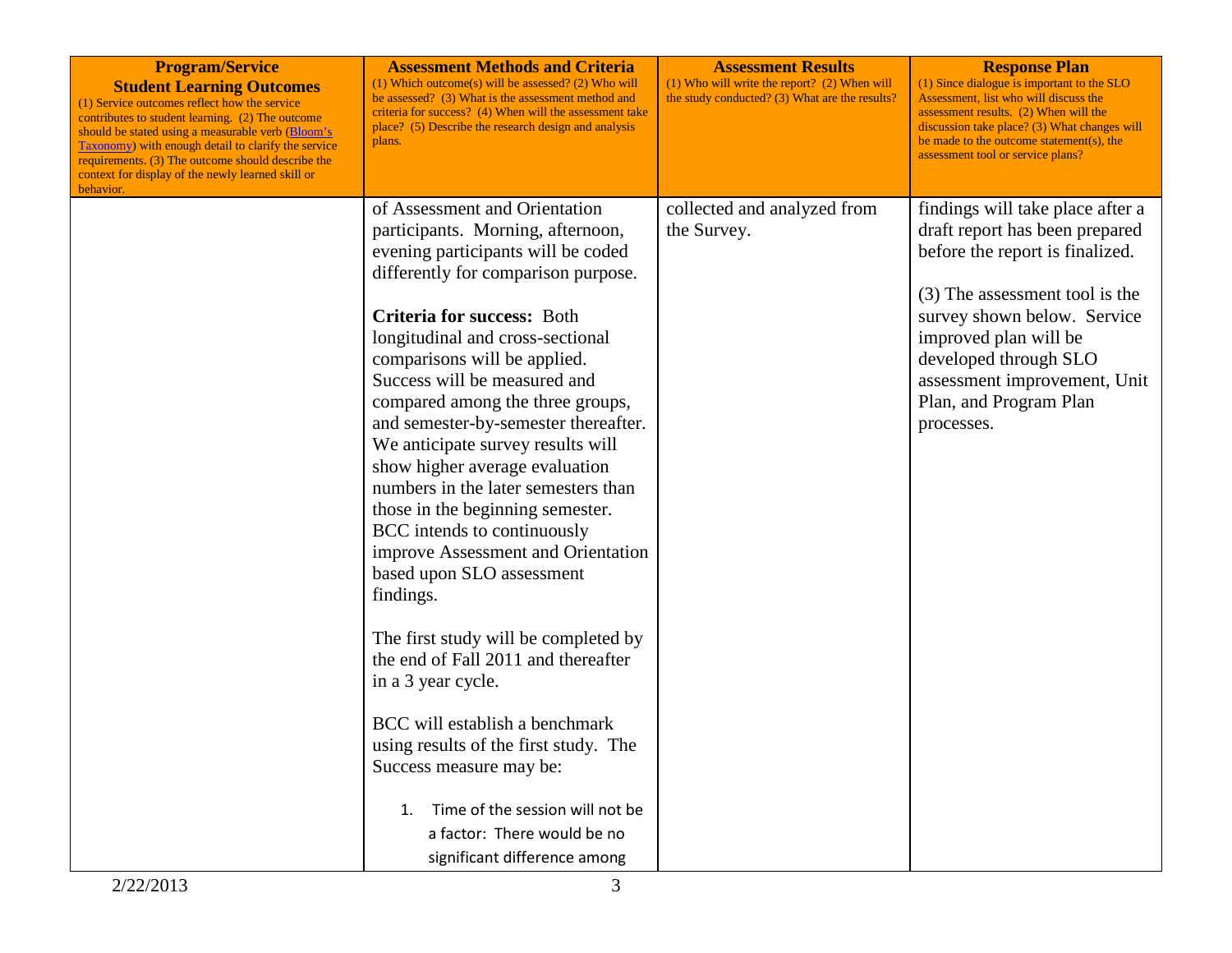| <b>Program/Service</b><br><b>Student Learning Outcomes</b><br>(1) Service outcomes reflect how the service<br>contributes to student learning. (2) The outcome<br>should be stated using a measurable verb (Bloom's<br><b>Taxonomy</b> ) with enough detail to clarify the service<br>requirements. (3) The outcome should describe the<br>context for display of the newly learned skill or<br>behavior. | <b>Assessment Methods and Criteria</b><br>$(1)$ Which outcome(s) will be assessed? (2) Who will<br>be assessed? (3) What is the assessment method and<br>criteria for success? (4) When will the assessment take<br>place? (5) Describe the research design and analysis<br>plans. | <b>Assessment Results</b><br>$(1)$ Who will write the report? $(2)$ When will<br>the study conducted? (3) What are the results? | <b>Response Plan</b><br>(1) Since dialogue is important to the SLO<br>Assessment, list who will discuss the<br>assessment results. (2) When will the<br>discussion take place? (3) What changes will<br>be made to the outcome statement(s), the<br>assessment tool or service plans? |
|-----------------------------------------------------------------------------------------------------------------------------------------------------------------------------------------------------------------------------------------------------------------------------------------------------------------------------------------------------------------------------------------------------------|------------------------------------------------------------------------------------------------------------------------------------------------------------------------------------------------------------------------------------------------------------------------------------|---------------------------------------------------------------------------------------------------------------------------------|---------------------------------------------------------------------------------------------------------------------------------------------------------------------------------------------------------------------------------------------------------------------------------------|
|                                                                                                                                                                                                                                                                                                                                                                                                           | groups from the three "time"                                                                                                                                                                                                                                                       |                                                                                                                                 |                                                                                                                                                                                                                                                                                       |
|                                                                                                                                                                                                                                                                                                                                                                                                           | session.                                                                                                                                                                                                                                                                           |                                                                                                                                 |                                                                                                                                                                                                                                                                                       |
|                                                                                                                                                                                                                                                                                                                                                                                                           | 2. There will be an increase of at                                                                                                                                                                                                                                                 |                                                                                                                                 |                                                                                                                                                                                                                                                                                       |
|                                                                                                                                                                                                                                                                                                                                                                                                           | least an average of 2%                                                                                                                                                                                                                                                             |                                                                                                                                 |                                                                                                                                                                                                                                                                                       |
|                                                                                                                                                                                                                                                                                                                                                                                                           | increase from the benchmark:                                                                                                                                                                                                                                                       |                                                                                                                                 |                                                                                                                                                                                                                                                                                       |
|                                                                                                                                                                                                                                                                                                                                                                                                           | fall 2011 to Spring 2012.                                                                                                                                                                                                                                                          |                                                                                                                                 |                                                                                                                                                                                                                                                                                       |
|                                                                                                                                                                                                                                                                                                                                                                                                           | (4) First surveys will begin in mid<br>July 2011, and during new student<br>registration periods of each semester<br>term, thereafter in a 3 year cycle.                                                                                                                           |                                                                                                                                 |                                                                                                                                                                                                                                                                                       |
|                                                                                                                                                                                                                                                                                                                                                                                                           | (5) The survey will be conducted for<br>the three different assessment                                                                                                                                                                                                             |                                                                                                                                 |                                                                                                                                                                                                                                                                                       |
|                                                                                                                                                                                                                                                                                                                                                                                                           | session times (i.e. morning 9am,<br>afternoon 1pm, and evening 5:30pm.<br>sessions). Based upon survey                                                                                                                                                                             |                                                                                                                                 |                                                                                                                                                                                                                                                                                       |
|                                                                                                                                                                                                                                                                                                                                                                                                           | findings, program improvements                                                                                                                                                                                                                                                     |                                                                                                                                 |                                                                                                                                                                                                                                                                                       |
|                                                                                                                                                                                                                                                                                                                                                                                                           | and/ or changes will be discussed<br>and implemented for the future.                                                                                                                                                                                                               |                                                                                                                                 |                                                                                                                                                                                                                                                                                       |
| <b>Self Awareness</b><br>2.                                                                                                                                                                                                                                                                                                                                                                               | Same as above                                                                                                                                                                                                                                                                      | Same as above                                                                                                                   | Same as above                                                                                                                                                                                                                                                                         |
| Incoming Freshman will                                                                                                                                                                                                                                                                                                                                                                                    |                                                                                                                                                                                                                                                                                    |                                                                                                                                 |                                                                                                                                                                                                                                                                                       |
| Through placement<br>assessment test results,<br>become more aware of,<br>his/her levels of English/ESL<br>and/or math                                                                                                                                                                                                                                                                                    |                                                                                                                                                                                                                                                                                    |                                                                                                                                 |                                                                                                                                                                                                                                                                                       |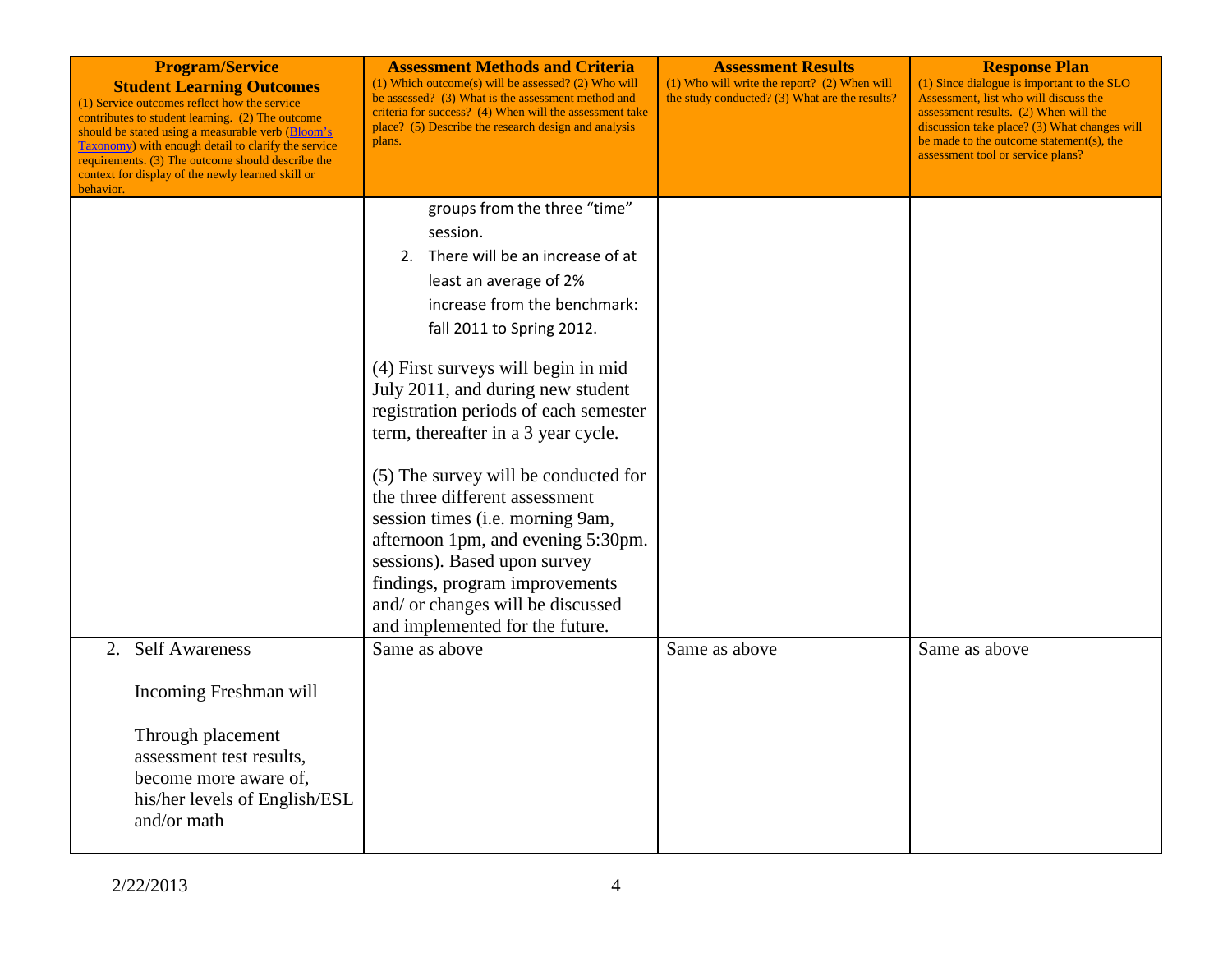| <b>Program/Service</b><br><b>Student Learning Outcomes</b><br>(1) Service outcomes reflect how the service<br>contributes to student learning. (2) The outcome<br>should be stated using a measurable verb (Bloom's<br>Taxonomy) with enough detail to clarify the service<br>requirements. (3) The outcome should describe the<br>context for display of the newly learned skill or<br>behavior. | <b>Assessment Methods and Criteria</b><br>$(1)$ Which outcome(s) will be assessed? (2) Who will<br>be assessed? (3) What is the assessment method and<br>criteria for success? (4) When will the assessment take<br>place? (5) Describe the research design and analysis<br>plans. | <b>Assessment Results</b><br>$(1)$ Who will write the report? $(2)$ When will<br>the study conducted? (3) What are the results? | <b>Response Plan</b><br>(1) Since dialogue is important to the SLO<br>Assessment, list who will discuss the<br>assessment results. (2) When will the<br>discussion take place? (3) What changes will<br>be made to the outcome statement(s), the<br>assessment tool or service plans? |
|---------------------------------------------------------------------------------------------------------------------------------------------------------------------------------------------------------------------------------------------------------------------------------------------------------------------------------------------------------------------------------------------------|------------------------------------------------------------------------------------------------------------------------------------------------------------------------------------------------------------------------------------------------------------------------------------|---------------------------------------------------------------------------------------------------------------------------------|---------------------------------------------------------------------------------------------------------------------------------------------------------------------------------------------------------------------------------------------------------------------------------------|
| Learn more about possible<br>courses, based upon<br>assessment results that s/he<br>may need to take at BCC                                                                                                                                                                                                                                                                                       |                                                                                                                                                                                                                                                                                    |                                                                                                                                 |                                                                                                                                                                                                                                                                                       |
| 3. Personal Responsibility<br>Incoming Freshman will                                                                                                                                                                                                                                                                                                                                              | Same as above                                                                                                                                                                                                                                                                      | Same as above                                                                                                                   | Same as above                                                                                                                                                                                                                                                                         |
| Learn that it is student's<br>responsibility to follow<br>student rights and<br>responsibilities, e.g.,<br>attendance and withdrawal<br>policy                                                                                                                                                                                                                                                    |                                                                                                                                                                                                                                                                                    |                                                                                                                                 |                                                                                                                                                                                                                                                                                       |